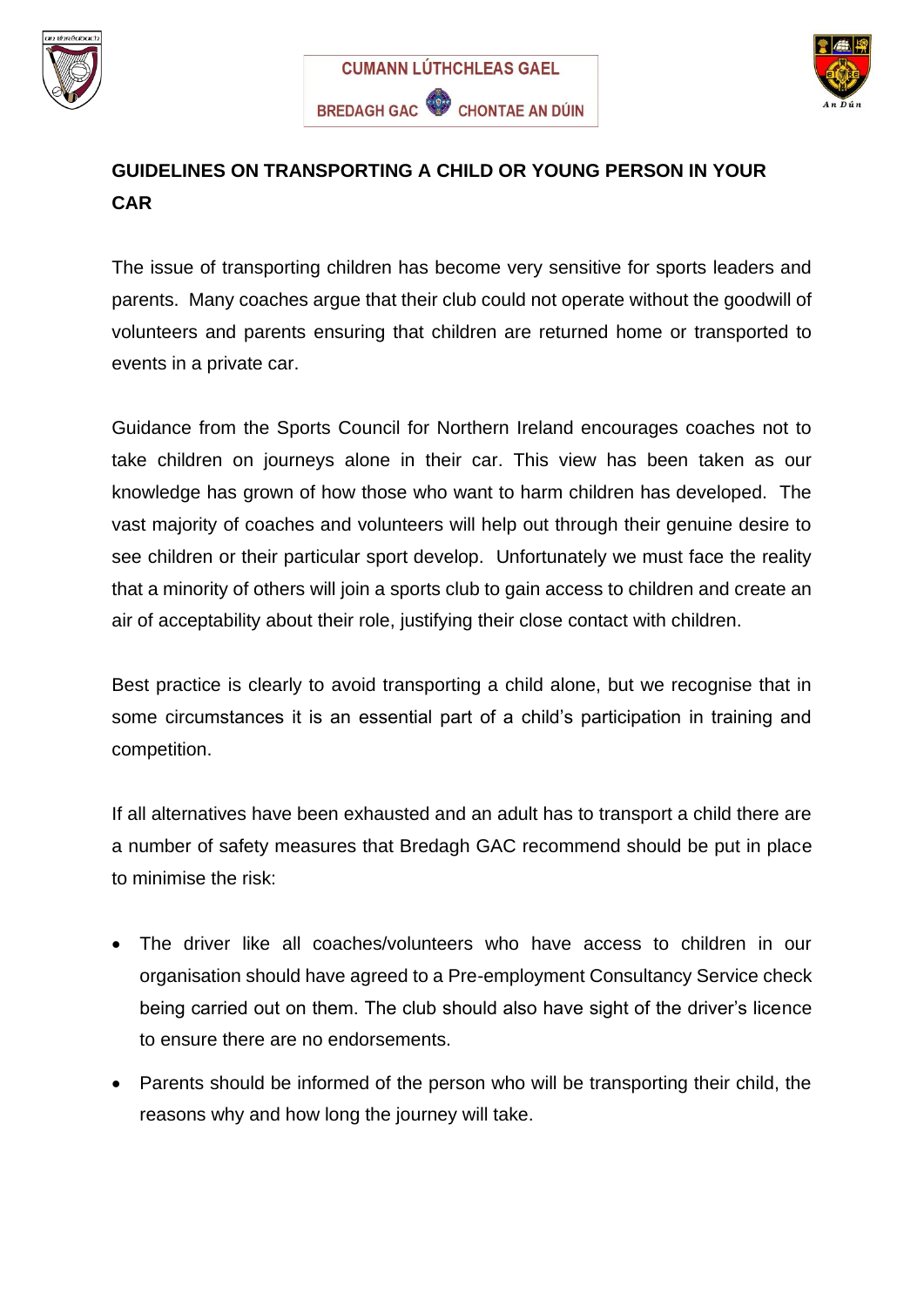



## BREDAGH GAC CHONTAE AN DÚIN

- A person other then the planned driver should talk to the child about transport arrangements to check they are comfortable about the plans
- The driver (and club) must ensure that they have insurance to carry others, particularly if they are in a paid position or claiming expenses.
- The driver should attempt to have more than one child in the car.
- When leaving children off after a match or training session coaches/volunteers should alternate which child is dropped off last. Ideally two child would be left off at an agreed point i.e. one of their family homes.
- The person who leaves children home should be alternated; this would reduce the risk of any one individual from always being alone with the child.
- The driver should have a point of contact and mobile phone should they break down.
- Ensure that children are aware of their rights and they have someone to turn to or report any concerns they may have. If a culture of safety is created within our club then the child is more likely to talk to another person if they are feeling uncomfortable about a situation.
- Children should wear seatbelts at all times. The driver is legally responsible to ensure that a child under 14 wears a seatbelt (i.e. the adult would have to pay any fine) but morally responsible to ensure all passengers wear seatbelts.
- Late collections. These can present our club and coaches with particular difficulties. Parents/guardians will be provided with guidelines addressing the issue and outlining their responsibility and the consequences of late collections. Our club should have contact numbers for parents/guardians and if possible be provided with an alternative contact number. Parents/guardians should have a contact number for the club/coach to inform them of emergencies and possible late collections.